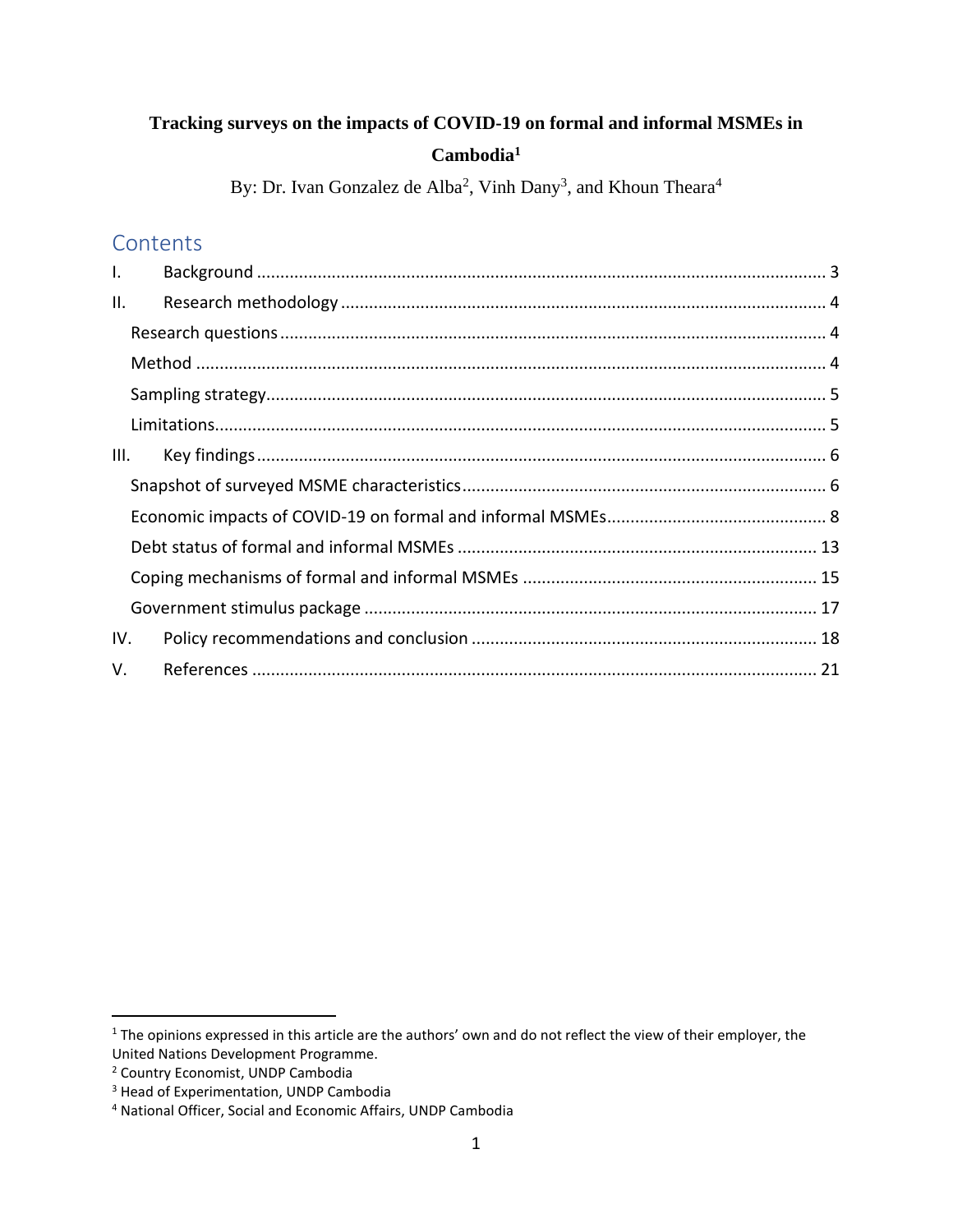## **Abstract**

This paper seeks to examine if and how formal and informal micro, small and medium-sized enterprises (MSMEs) in Cambodia have been impacted differently by the COVID-19 pandemic. Drawing on a four-wave longitudinal survey (with replacement), which the United Nations Development Programme (UNDP) Cambodia commissioned from July 2020 to November 2021, the study looks at impacts on business operation, debt status, coping mechanisms, and entitlement to government support programmes. The study's panel data revealed that all enterprises, regardless of formal status, were greatly affected by the pandemic during the observed period. The demand for products and services, supply chains, and profit were severely impacted, particularly in the fourth wave of data collection in October/November 2021 in the aftermath of the 20 February event of large-scale COVID-19 community transmission. Although there are no statistically significant differences in the nature and scale of impacts (demand, supply, and profit) between formal and informal enterprises, formal MSMEs appeared to be in a better position to respond to shocks and did not have to take the common negative coping strategies undertaken by informal enterprises, such as taking additional loans, selling assets, negotiating with landlords on rental deferral, or temporarily closing businesses. Informal enterprises also reported challenges accessing new loans. While only five percent of formal enterprises reported that they received support from the government during the COVID-19 pandemic, mostly through partial/total salary subsidy, tax exemption, and utility and rental subsidy, none of the informal enterprises reported receiving any type of support over the same time period. Overall, formal MSMEs appeared to be more resilient to COVID-19 with less debt uptake, easier access to loans, and higher likelihood of receiving government support, although the percentage is still low.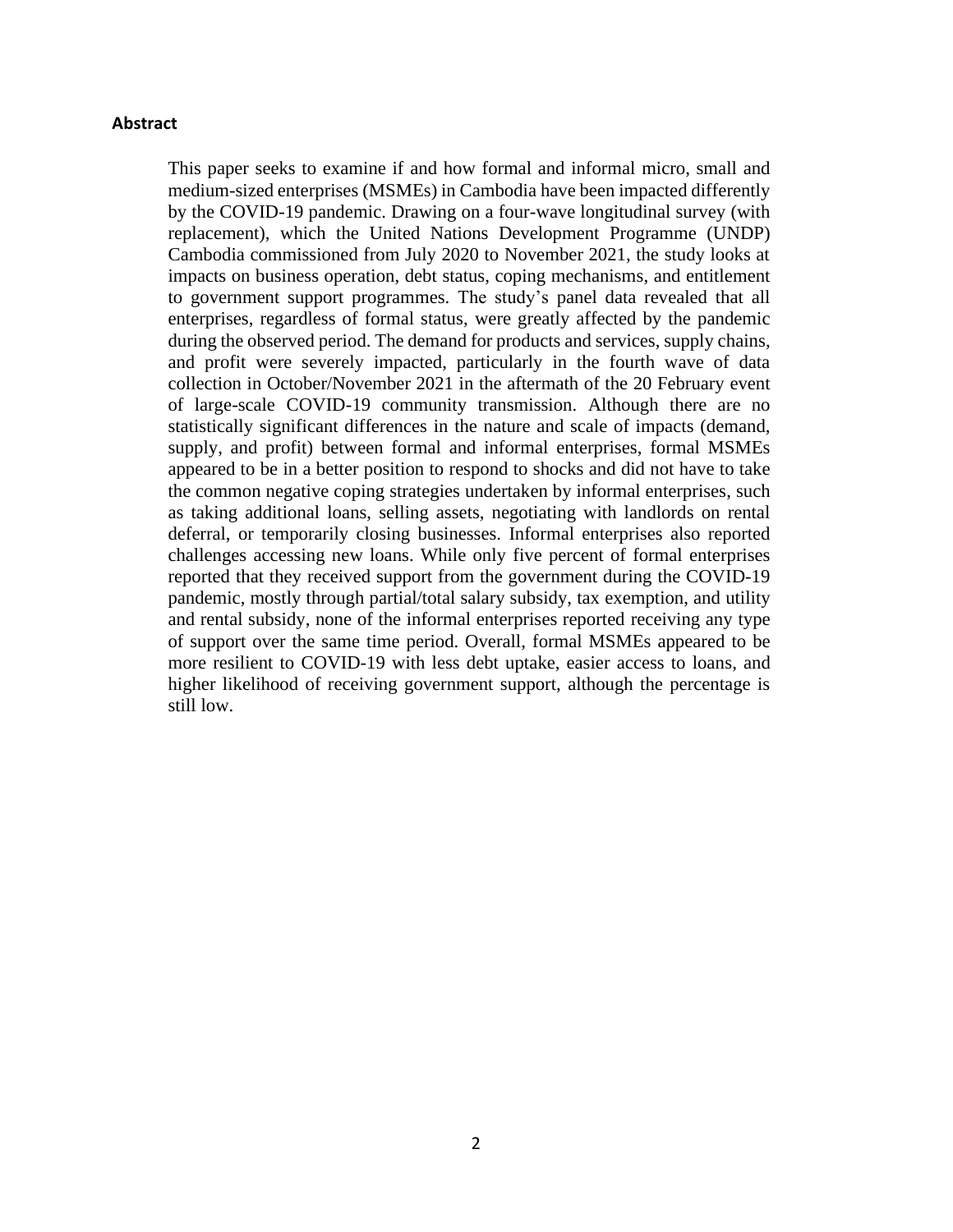### <span id="page-2-0"></span>**I. Background**

In 2020, more than two billion workers earned their living in the informal economy worldwide. Informal employment represents 90 percent of total employment in low-income countries and 67 percent in middle-income countries (ILO, 2020). According to the 2019 Cambodia Labor Force Survey, the share of informal employment in Cambodia is approximately 88 percent. The global shock resulting from the COVID-19 pandemic has had a detrimental effect on Cambodia's economy, particularly on the key growth drivers such as tourism, construction, and manufacturing exports, which combined, account for more than 70 percent of the country's GDP growth. A recent study by the United Nations Development Programme (UNDP) and the Ministry of Economy and Finance (MEF) showed that COVID-19 caused a significant loss of jobs and income, especially for those working in the informal sector (UNDP and MEF, 2020). It estimated an economic contraction of -4.1 percent of GDP in 2020, alongside an increase in poverty. The increase would reach 17.6 percent in 2020 in the absence of any social protection stimulus, compared to prepandemic estimates of 9.6 percent for the same year. The recent poverty figure of the Royal Government of Cambodia of 17.8 percent confirmed the study's estimations, although the increase in the official poverty rate was partially due to the revised poverty line from approximately US\$1.00 in 2014 to around US\$2.70 in 2019-2020 (RGC, 2021).

When COVID-19 arrived in the country in February 2020, UNDP Cambodia rolled out a panel survey to track the socioeconomic impacts of the pandemic on micro, small and medium-sized enterprises (MSMEs) across the country. One main finding of the survey was that 77 percent of them were unregistered and did not pay taxes, which are the main determinants of informality (ILO, 2015). The survey result is featured online as part of UNDP Cambodia's *Data for Cambodia* dashboards.<sup>5</sup> The insights gathered from the dashboards reflected the varied and far-reaching effects of the pandemic on MSMEs and the intersectionality of the impacts among them.

This policy brief aims to look into the implication of the formality status of MSMEs on the extent of the socioeconomic impact from the COVID-19 pandemic to establish a more nuanced understanding of the different vulnerabilities faced by formal and informal enterprises. The

<sup>5</sup> The UNDP *Data for Cambodia* dashboards can be accessed at https://www.dataforcambodia.org/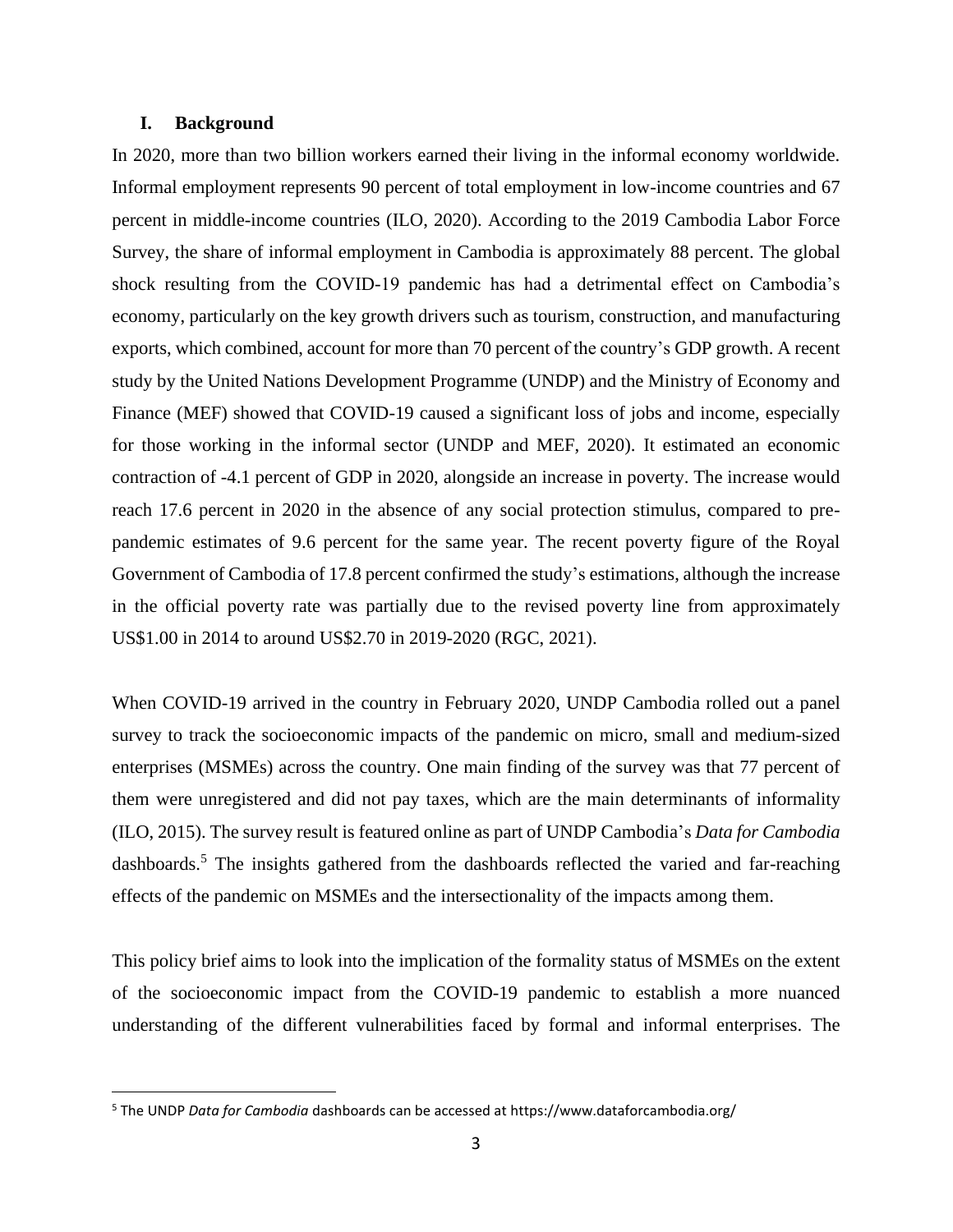empirical findings will generate recommendations for policy makers to address the consequences of the COVID-19 pandemic on MSMEs.

## <span id="page-3-0"></span>**II. Research methodology**

## <span id="page-3-1"></span>**Research questions**

In response to the aforementioned objective, this paper aims to answer, specifically, the following questions:

- 1. What were the impacts of COVID-19 on formal and informal MSMEs in different aspects such as demand, supply, and profit (disaggregated by sector, owner's gender, and location/province)?
- 2. How did the impacts of COVID-19 affect the debt status of formal and informal MSMEs?
- 3. What were the coping mechanisms used by formal and informal MSMEs? How was their ability to absorb shocks and resilience impacted?
- 4. Did formal and informal MSMEs receive the government stimulus package or any other forms of assistance?

## <span id="page-3-2"></span>**Method**

MSMEs in this study are identified as per the definition of the Royal Government of Cambodia's Sub-committee on SME Secretariat, as follows:

- 1. Micro enterprises with fewer than 11 employees
- 2. Small enterprises with 11-50 employees
- 3. Medium enterprises with 51-100 employees
- 4. Large enterprises with >100 employees

According to the Cambodia Inter-censal Economic Survey 2014, only 7 percent of these establishments are registered with any relevant government entity. With this in mind, both registered and non-registered MSMEs were included in the study. Formal enterprises are defined in this study as those that (1) are registered and (2) pay tax. Otherwise, they are considered as informal enterprises.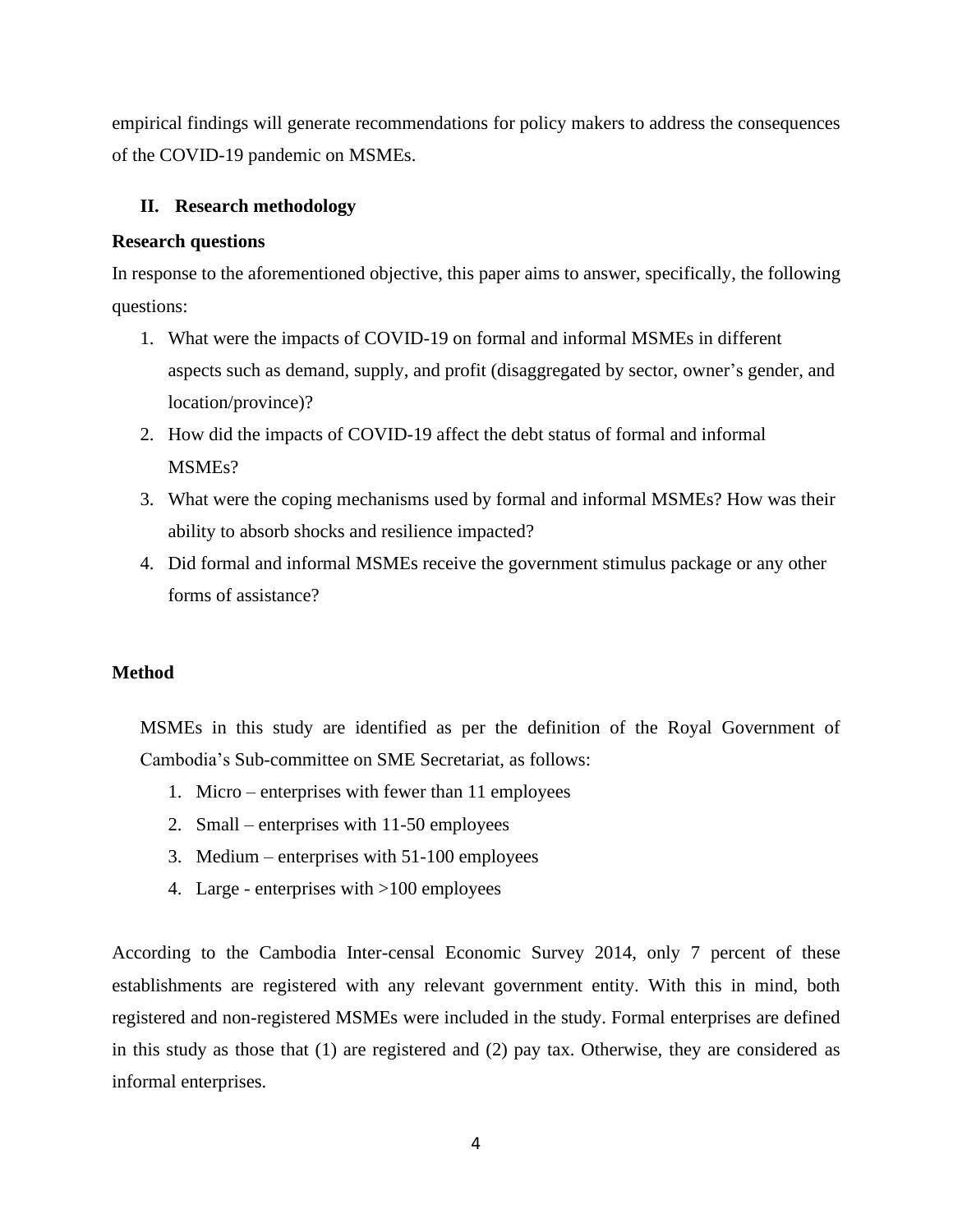The study employed a telephone interviewing panel study (with replacement) involving four rounds of data collection. This panel study allows for observation on the nature and scale of the impacts on surveyed MSMEs, and for changes to be documented over time over a period of 16 months. The first and second waves were conducted in 2020 to understand both the nature and scale of COVID-19 impacts on MSMEs. The third and the fourth waves were completed in 2021 to map changes over time. Below is the detailed sample size and date of each phase.

|             | <b>Wave 1</b> | <b>Wave 2</b> | <b>Wave 3</b> | <b>Wave 4</b> |
|-------------|---------------|---------------|---------------|---------------|
| Sample size | 514           | 504           | 482           | 509           |
| <b>Date</b> | Jul/Aug 2020  | Oct/Nov 2020  | Jan/Feb 2021  | Oct/Nov 2021  |

A significance test (chi-square) was conducted across the four waves to see if there is a significant difference between formal and informal MSMEs.

## <span id="page-4-0"></span>**Sampling strategy**

Quantitative sampling was used for the study. The surveys of MSMEs were randomly conducted in five provinces/capital cities across the regions of Phnom Penh, Kampong Cham, Battambang, Siem Reap, and Kandal. Respondents and the quota sampling, stratified by the main business types, were the same in the various survey rounds. Interviews were undertaken exclusively with the owner, general manager, or legal representative of MSMEs. Respondents that could not be reached for re-interviewing were replaced with a new sample.

## <span id="page-4-1"></span>**Limitations**

The data for this study was collected by two different research companies (Round 1-3 and Round 4). Due to a change in data collection firms and to comply with the General Data Protection Regulation (GDPR), respondents from the first three rounds were asked if their contact information could be shared with the new agency. One hundred and thirteen respondents declined, resulting in a high attrition rate. To keep a balanced sample, 140 new samples were added in Round 4. This came with a cost, as it could affect comparability of longitudinal data.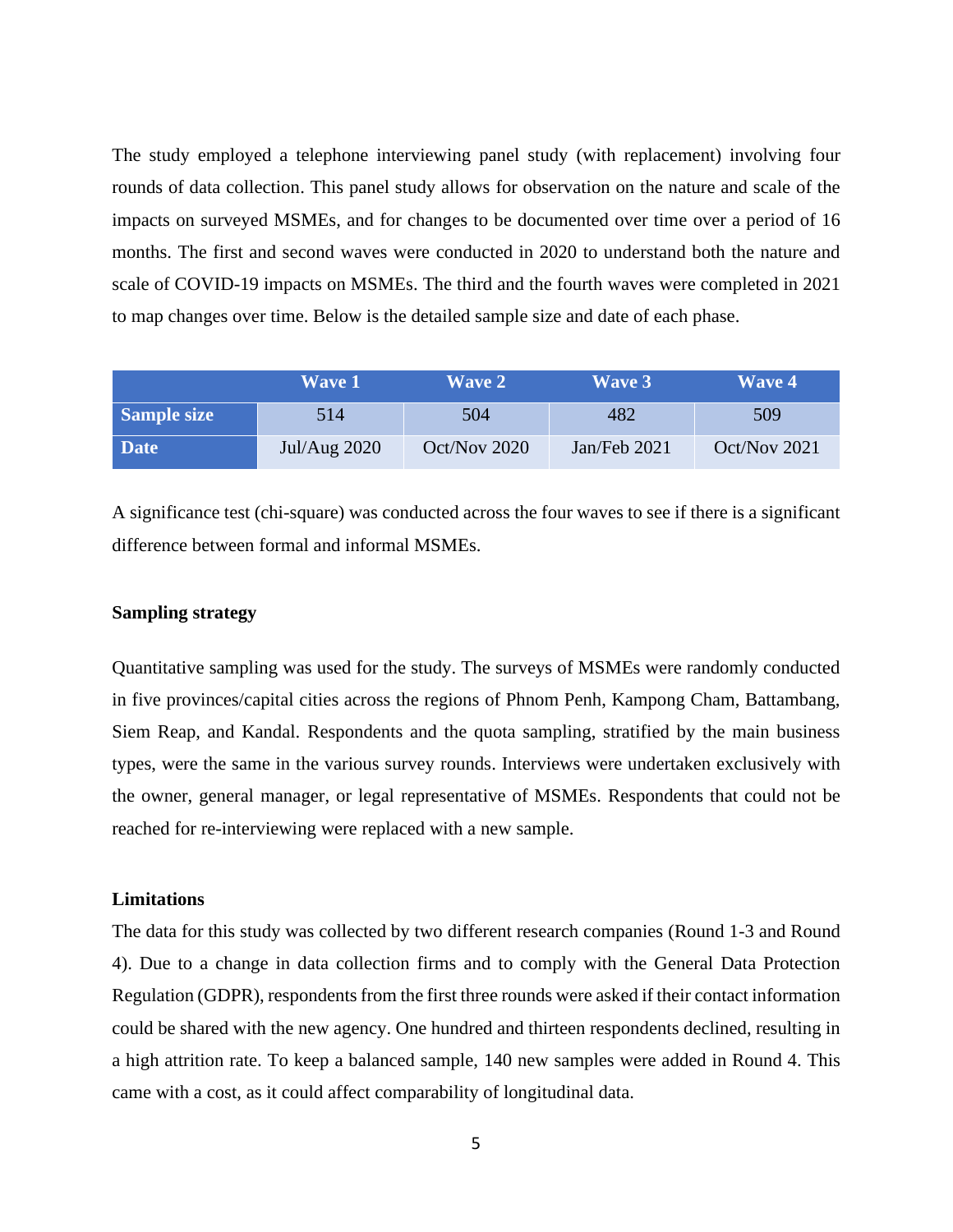## <span id="page-5-0"></span>**III. Key findings**

## <span id="page-5-1"></span>**Snapshot of surveyed MSME characteristics**

While in Wave 1 about 95 percent of the surveyed MSMEs were micro enterprises, the proportion of small and medium enterprises increased substantially in Wave 4. In the fourth wave, micro enterprises only accounted for 68 percent of the total sample, while small enterprises increased to 17 percent and medium enterprises increased to 15 percent (Graph 1).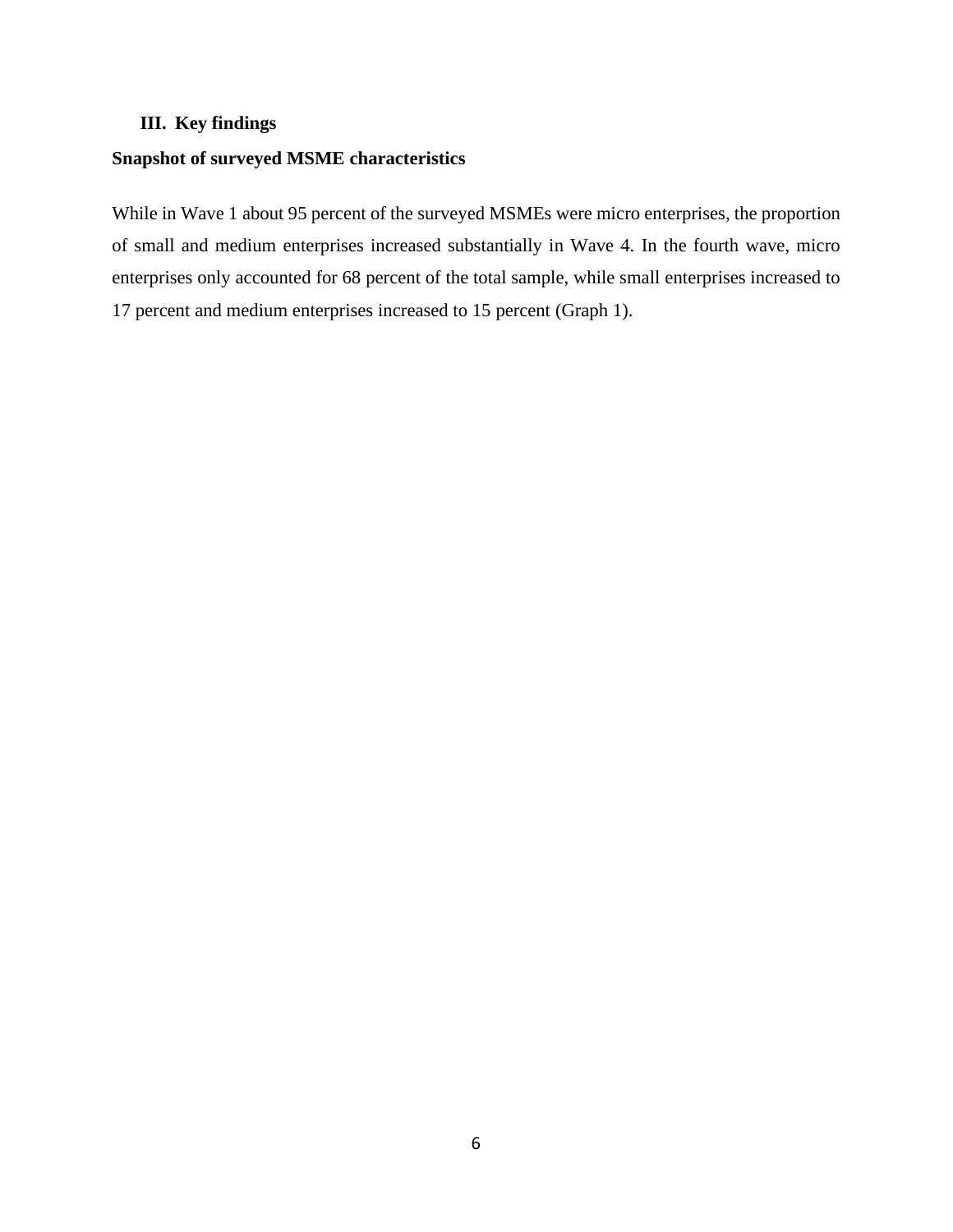

#### Graph 1: Snapshot of surveyed business characteristics in Wave 4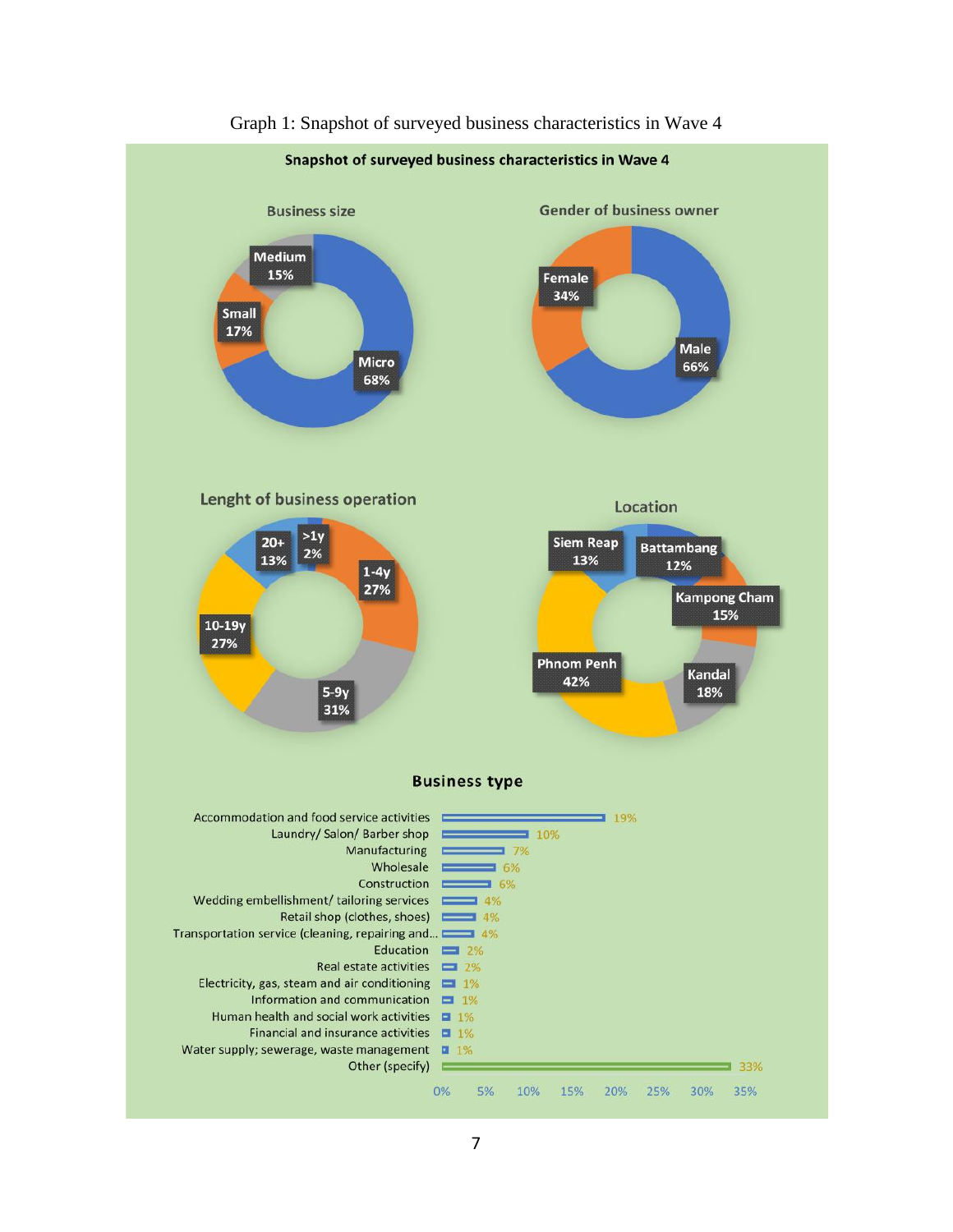In terms of formality status and according to the following graph, the size of formal enterprises in the surveys increased substantially from 23 percent in Wave 1 to 43 percent in Wave 4 (Graph 2). The increase is attributable to the increase in small and medium enterprise samples which are mostly formal in nature.

#### WAVE 1 23% 77% 33% WAVE 2 67% WAVE 3 32% 68% WAVE 4 43% 57% Formal Informal

## Graph 2: Formality status of interviewed MSMEs

% of formal enterprises

#### <span id="page-7-0"></span>**Economic impacts of COVID-19 on formal and informal MSMEs**

**`**

#### - *Changes in demand for goods and services of MSMEs*

A large majority of formal and informal MSMEs across the four waves reported a decrease in demand for their products and services (with statistical significance, chi-square of 99 percent confidence level), especially in July/August 2020 and in September/October 2021 just after the country implemented strict lockdowns, curfews, and travel restrictions as a result of the 20 February 2021 community event - the most recent and longest community transmission of the COVID-19 virus (Graph 3). In October/November 2020 and January/February 2021, businesses started to recover and reported less of a decrease in demand compared with July 2020 and October 2021.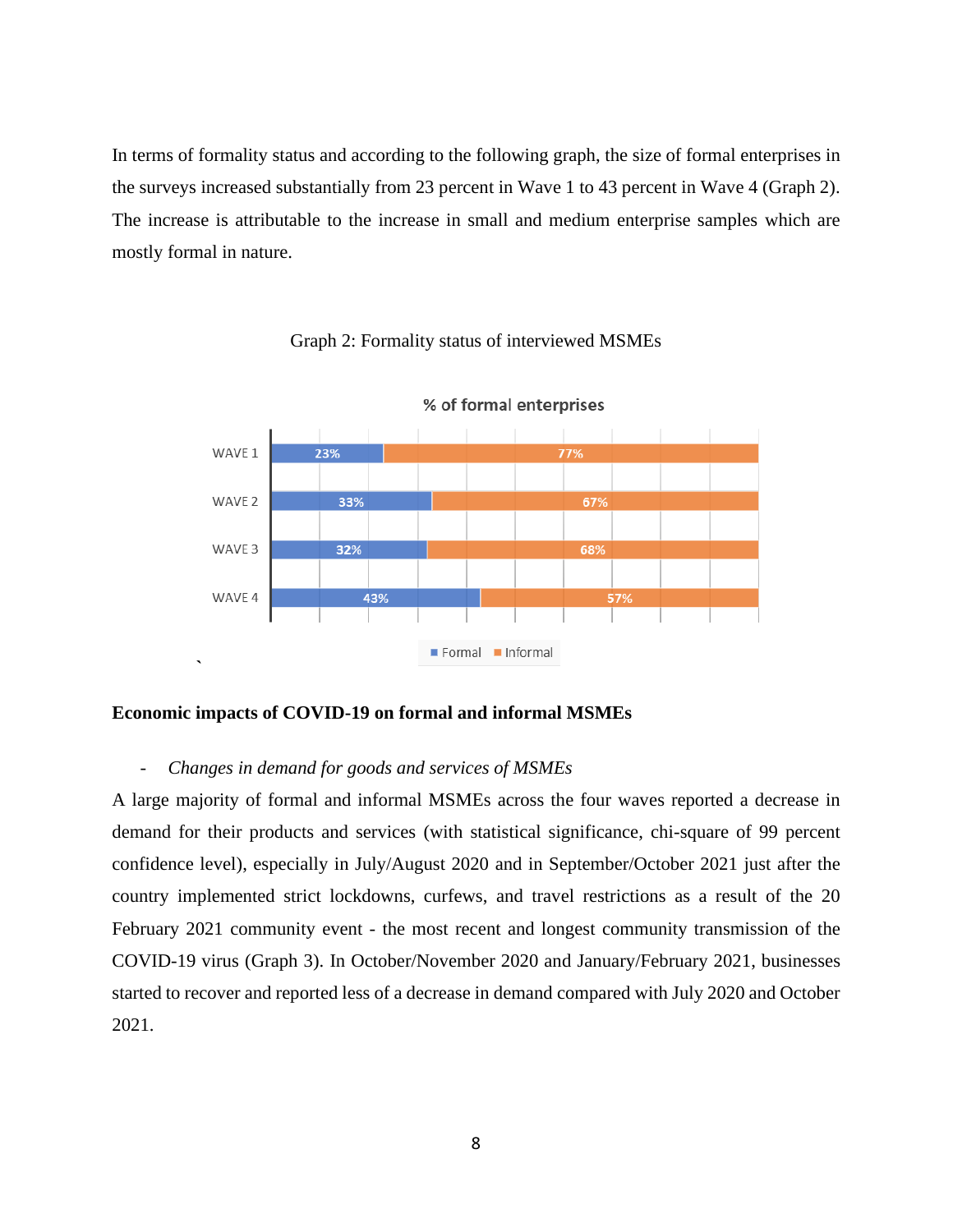



When disaggregated by province (Graph 4), MSMEs in Siem Reap were found to be the most severely affected due to the reduction in demand, especially among the formal MSMEs, most probably due to the decline in international tourists. <sup>6</sup> This is statistically significant at a 99 percent confidence level. However, overall there is no significant difference between formal and informal enterprises in reporting a decrease in demand across the four rounds (p>0.05).



Graph 4: COVID-19 impact on demand by MSME location

<sup>6</sup> Decline of international tourist arrivals can be tracked through the UNDP *Data for Cambodia* dashboard: https://www.dataforcambodia.org/covid-impact-on-mobility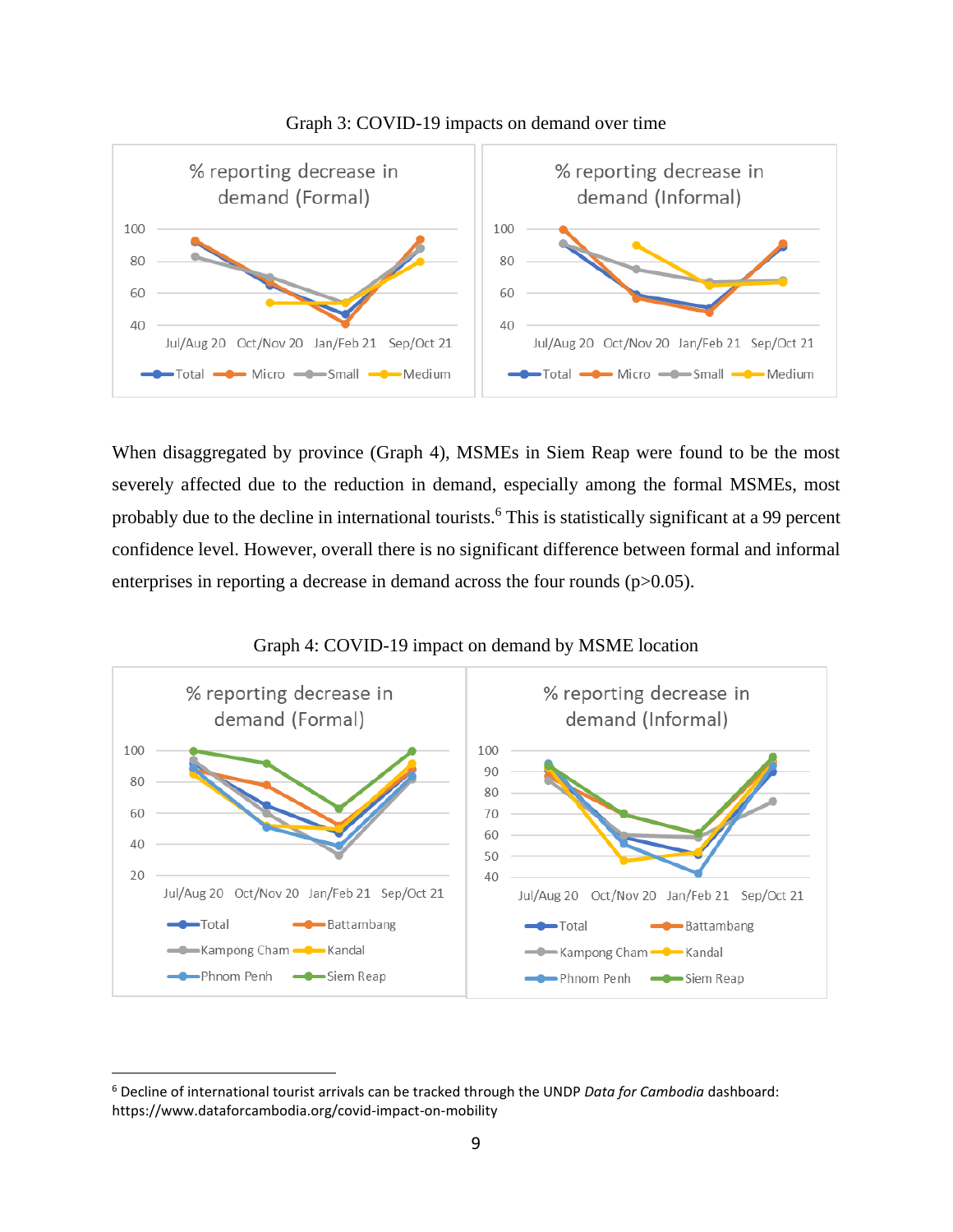When asked about the extent of decline in demand, about 90 percent of the MSMEs reported a decline between 26 percent and 50 percent in Wave 4 compared to the pre-pandemic period. No significant difference in impacts was reported between businesses owned by men or women (Graph 5). Notwithstanding, women-owned businesses in the informal sector were less likely to report a decline of 26 percent to 50 percent in demand (70 percent informal compared to 83 percent formal MSMEs). In Wave 1, while most informal small enterprises (nearly 80 percent) reportedly saw a decline in their demand of 26 percent to 50 percent, less than 50 percent of the formal small enterprises reported this decline. However, in Wave 4, only businesses in the informal economy had a statistically significant difference according to the size of the enterprise  $(p=0.01)$ . There was no significant difference associated with the size of the enterprise among formal MSMEs (p>0.05).



Graph 5: COVID-19 impact on demand over time and by MSME ownership (gender)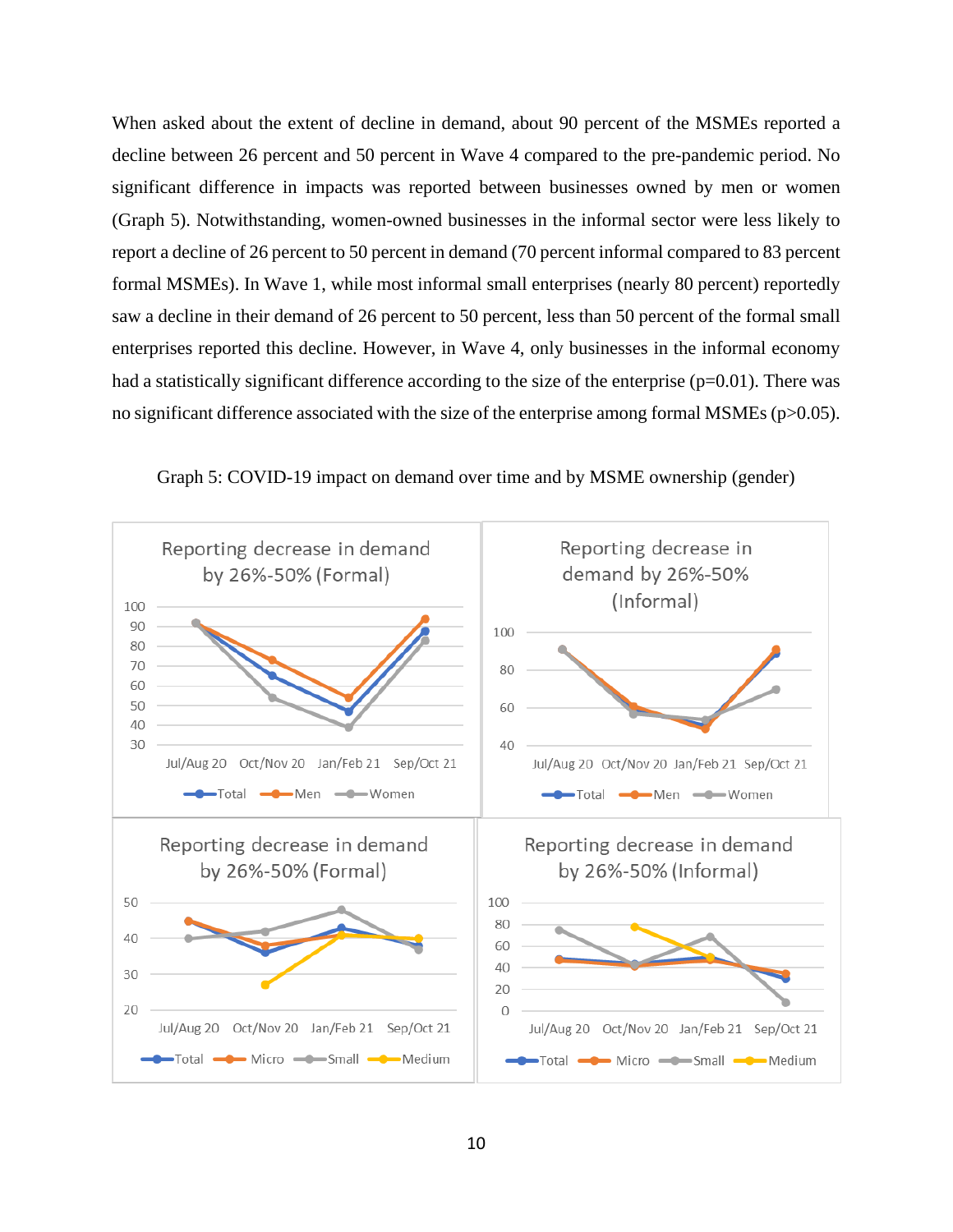## - *Profit changes*

Statistically, there is no significant difference between formal and informal enterprises in reporting reduction of profit from Wave 1 to Wave 4 ( $p>0.05$ ). Over 90 percent of the men and womenowned enterprises, both formal and informal ones, reportedly had a decline in profit in Wave 1, while the profit margin improved in Waves 2 and 3 before it deteriorated again in Wave 4 (Graph 6).





In provincial disaggregation (Graph 7), all formal MSMEs in Siem Reap reported the largest decline in profit in Wave 1 and Wave 4, while informal enterprises were slightly less likely to report a profit reduction over the same period. However, the differences of profit decline are not significant when disaggregated by gender, business size, and province for both formal and informal MSMEs (p>0.05).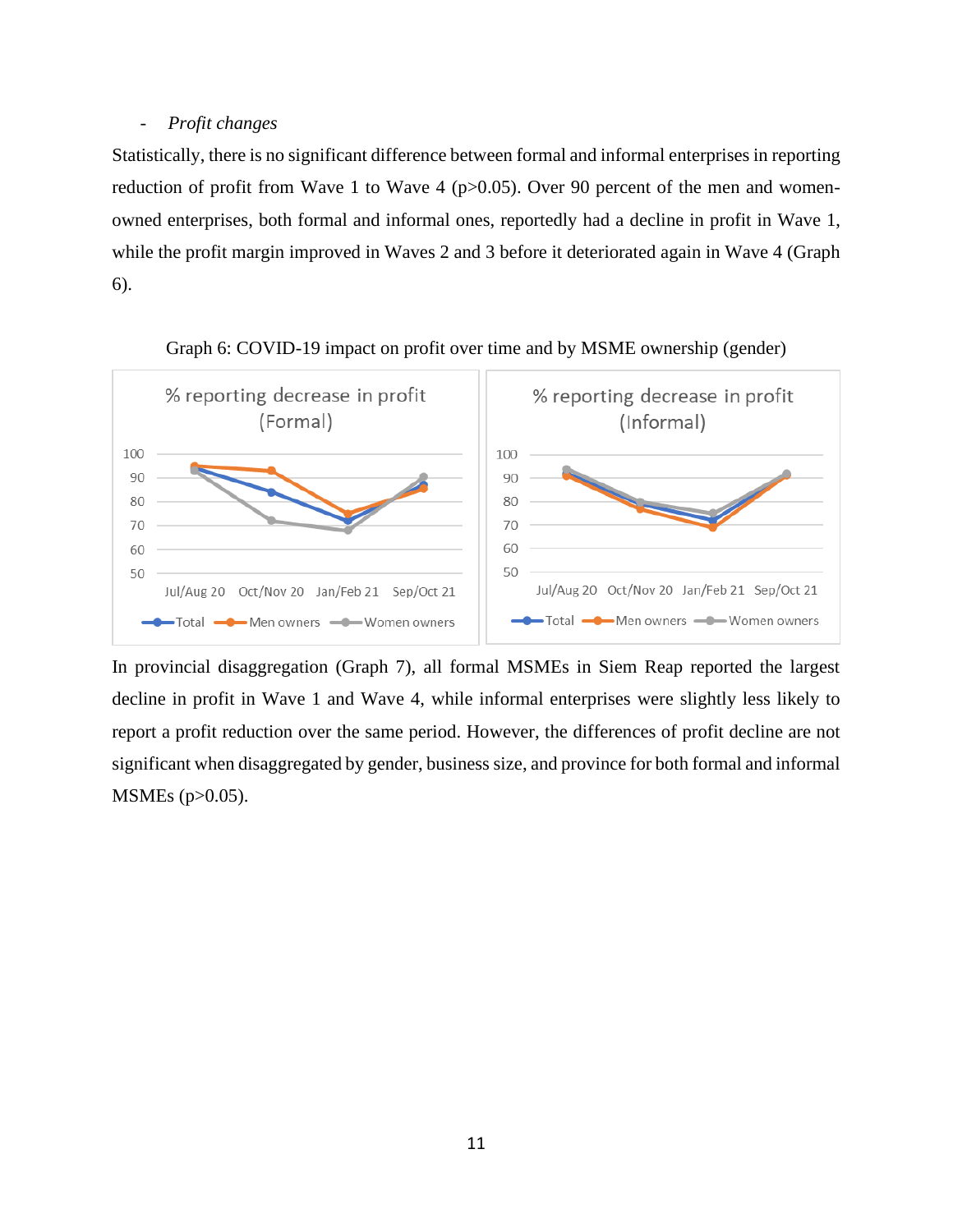



## - *Impact on supply (inputs and raw materials)*

Statistically, there is no significant difference between formal and informal enterprises in reporting supply issues over the observed periods  $(p>0.05)$ . Between 42 percent and 64 percent of formal MSMEs reported having issues with supply (inputs and raw materials) in October/November 2020 when stricter travel restrictions were imposed in light of the country registering its first community outbreak and disruption to supply chains from major economies such as China (Graph 8). Supply issues abated in January/February 2021 before they rose again to over 40 percent after the 20 February 2021 event. Informal MSMEs have faced a similar level of supply related issues as formal ones. For formal enterprises, significant differences were observed when disaggregated by the size of enterprises and gender of the owner/manager across Waves 2, 3, and 4 (p=0.001). No significant difference was reported for informal enterprises. In contrast, when disaggregated by province, there is a statistically significant difference in supply issues for informal MSMEs but not for the formal MSMEs.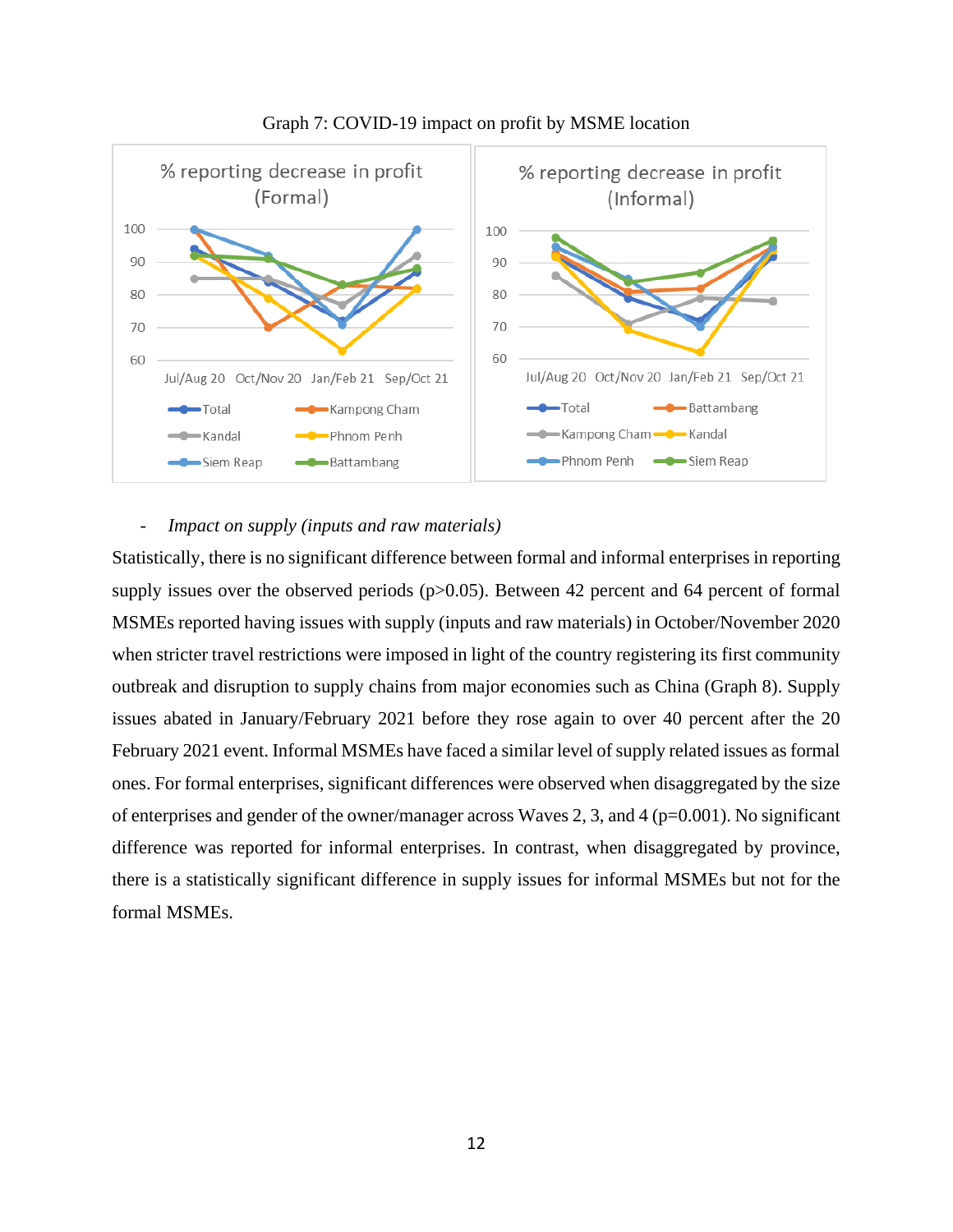

## Graph 8: COVID-19 impacts on supply over time

## <span id="page-12-0"></span>**Debt status of formal and informal MSMEs**

Across the four waves, there is a significant difference between formal and informal enterprises when reporting holding debt (at a 99 percent confidence level). By September/October 2021, the level of debt among MSMEs increased, and in that increase, a slightly higher percentage of women-owned enterprises reported debt, compared to men-owned enterprises. Approximately five in 10 formal MSMEs, and four in 10 informal MSMEs were in debt. Meanwhile, formal MSMEs, especially micro enterprises, were more likely to report an increase in debt between July/August 2020 and September/October 2021, compared with that of the informal enterprises (Graph 10).



Graph 9: COVID-19 impact on MSME debt status over time and by ownership (gender)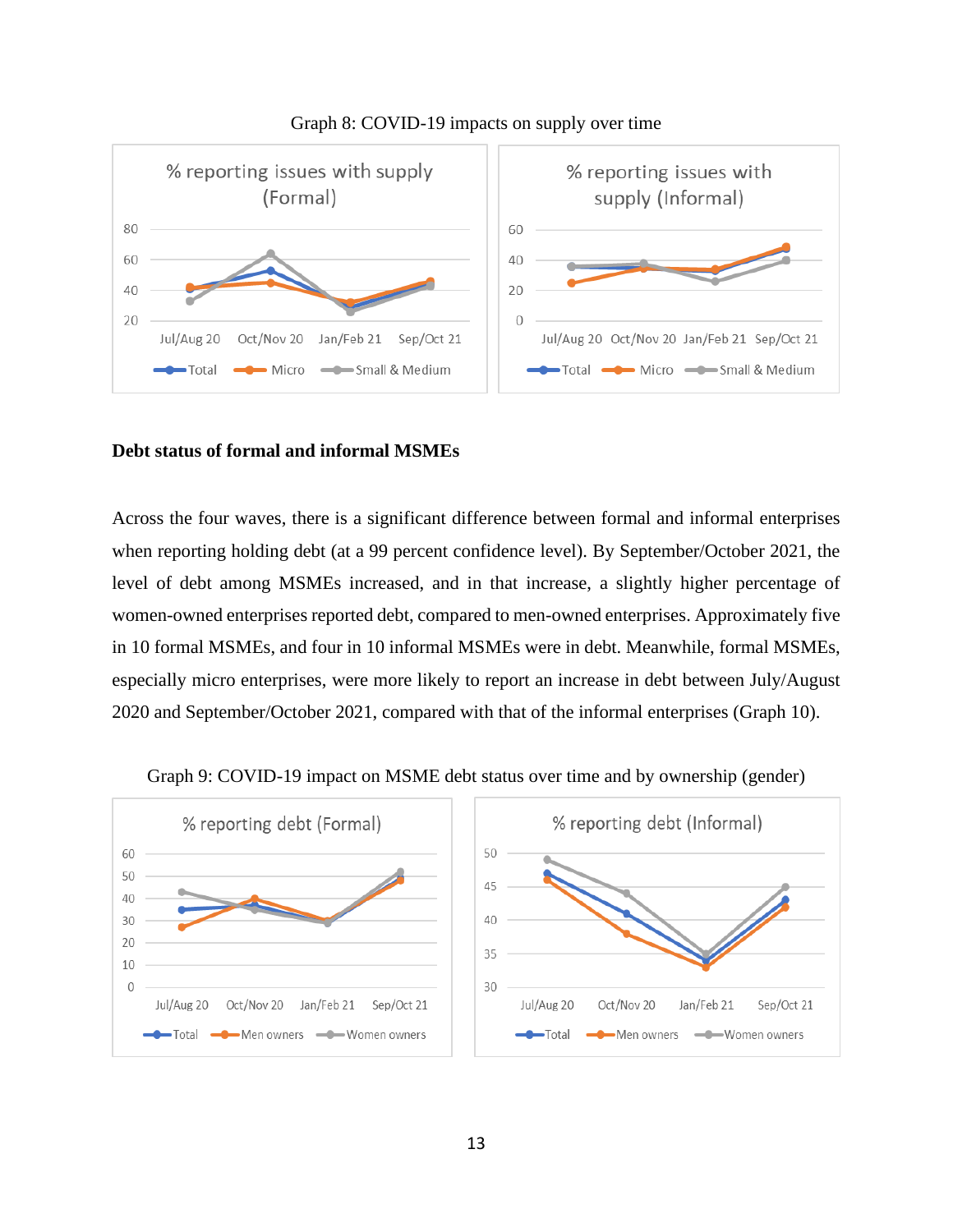

Graph 10: COVID-19 impact on MSME debt by MSME size and formality status

Loan access was more difficult among informal MSMEs (27 percent) compared to formal MSMEs (18 percent) in general, despite some improvement for informal MSMEs within a year, from October 2020 (56 percent) to October 2021 (27 percent). This is statistically significant at a 95 percent confidence level (Graph 11).



Graph 11: MSME loan access by formality status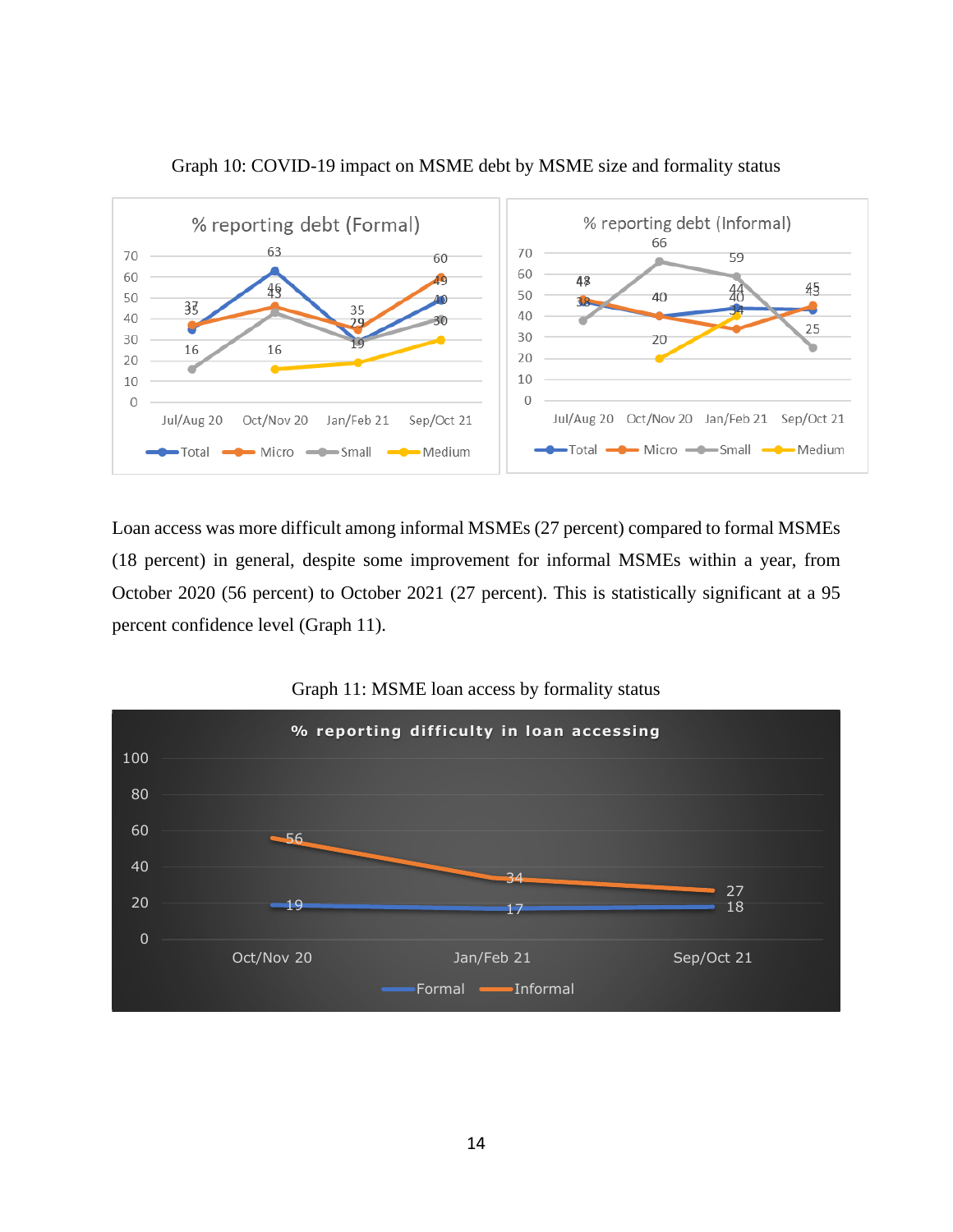### <span id="page-14-0"></span>**Coping mechanisms of formal and informal MSMEs**

The most common coping strategies to manage debt among formal and informal MSMEs (Graph 12) were loan payment deferral (25 percent), followed by the selling of personal property to pay interest (17 percent - 19 percent), and application for additional loans (14 percent - 18 percent). It is worth noting that about half of formal MSMEs did not take any action when in debt, and about four in 10 informal MSMEs did not either by September/October 2021. There is no statistically significant difference between formal and informal MSMEs in terms of action taken on debt across the four waves.



Graph 12: Debt management by MSMEs during COVID-19 over time and by formality status

With respect to business continuity (Graph 13), most formal and informal MSMEs did not necessarily resort to negative coping strategies such as selling assets, negotiating with landlords to defer rental fees, or temporarily closing businesses during the first three waves. However, in Wave 4, informal MSMEs were more likely to report selling assets (26 percent) and negotiating with landlords on rental deferral (11 percent), compared with 15 percent and 8 percent of the formal MSMEs, respectively. However, this is not statistically significant (p>0.05).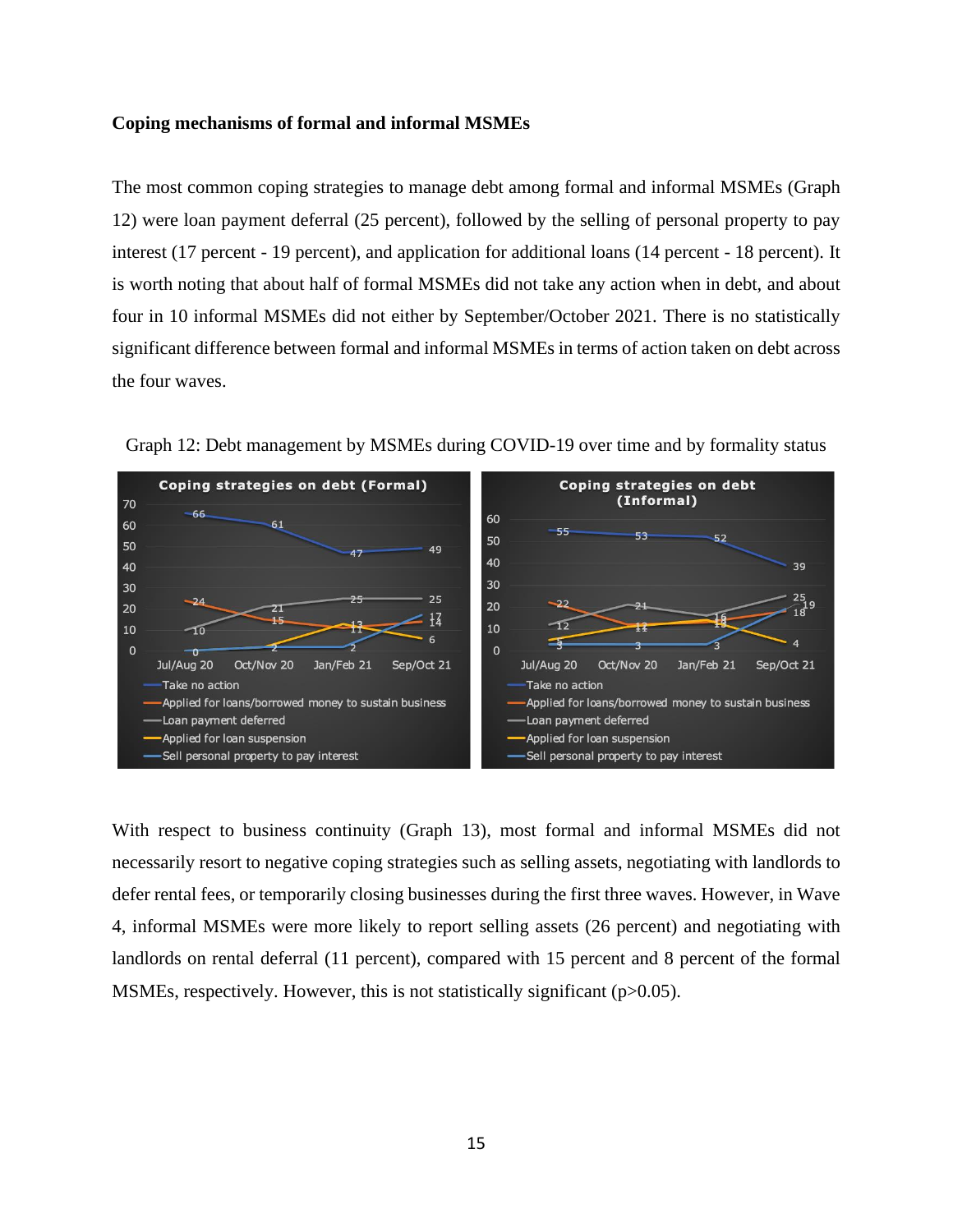



Nevertheless, there was a substantial difference among formal and informal MSMEs during Wave 4 with respect to managing their workforces, namely resorting to relevant coping strategies such as laying off permanent workers, asking workers to take unpaid leave, and reducing working hours. No significant differences were observed among formal and informal MSMEs except with respect to reducing working hours for staff (99 percent confidence level).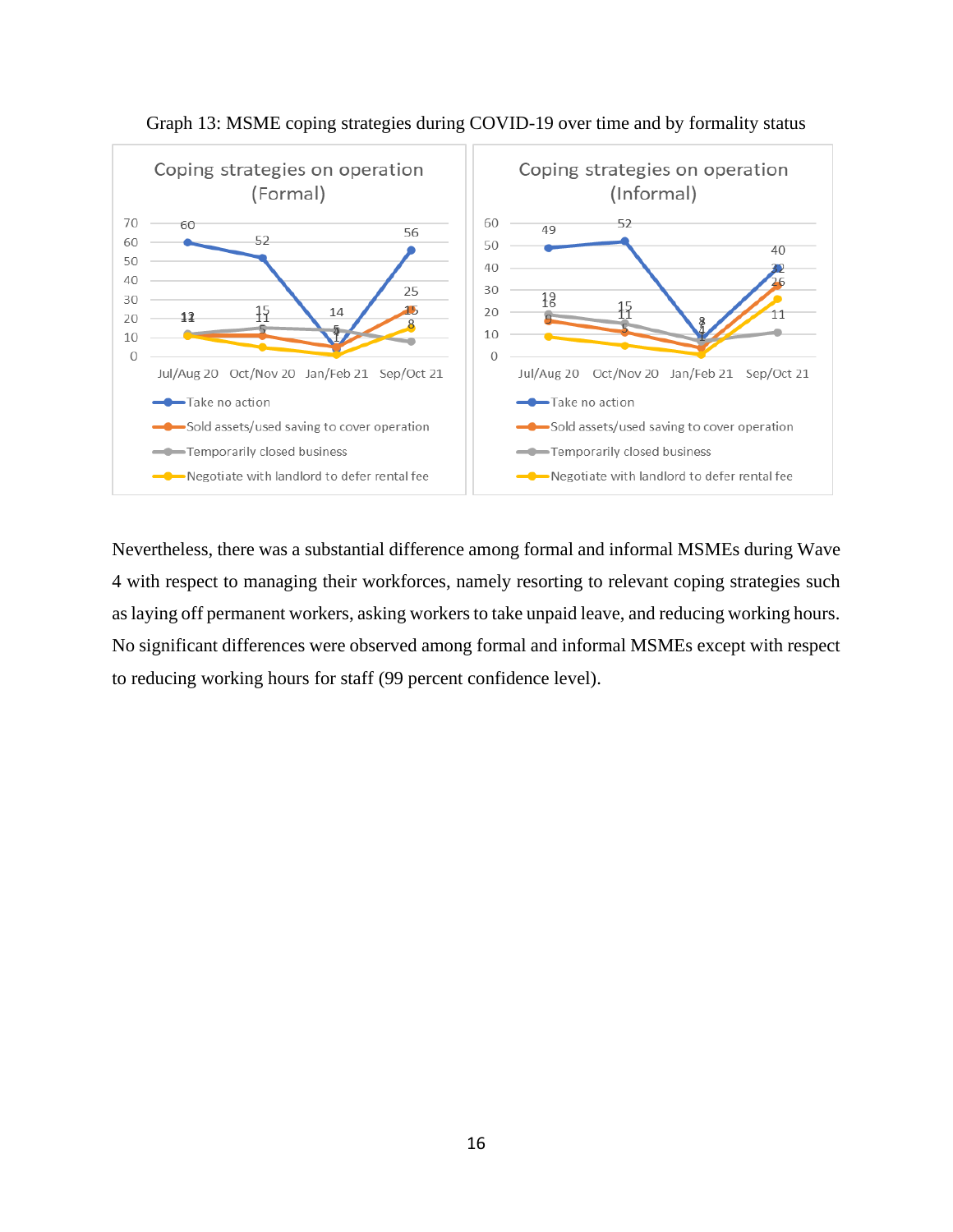

Graph 14: MSME workforce management during COVID-19 over time and by formality status

## <span id="page-16-0"></span>**Government stimulus package**

The majority of formal MSMEs did not receive any support from the government during the pandemic. By September/October 2021, only five percent of formal MSMEs reported receiving government support, while none of the informal MSMEs received support. This is significant at a 99 percent confidence level over the observed period.

Formal MSMEs that received government support reported receipt of partial/total salary subsidy, which was the top type of assistance reported (73 percent), by September/October 2021. While approximately two in 10 received tax cuts, about one in 10 received rental/utility support (Graph 15).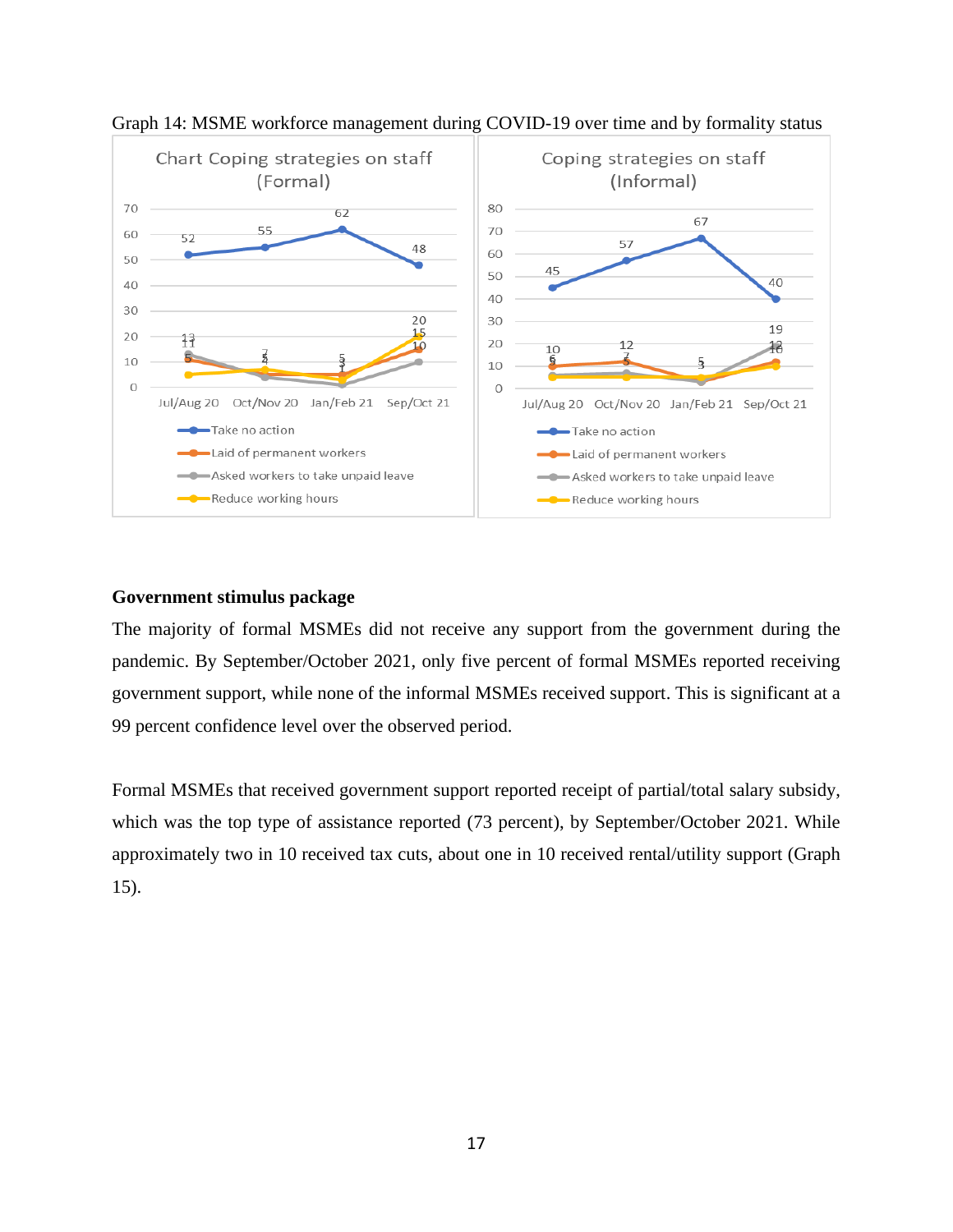

Graph 15: Government stimulus package to MSMEs

## <span id="page-17-0"></span>**IV. Policy recommendations and conclusion**

MSMEs constitute the backbone of the Cambodian economy. Seventy percent of the population works in MSMEs; thus, there is a considerable demand for support to build resilience and capacity to survive in this disrupted business environment. Formal and informal MSMEs present a high degree of heterogeneity, nevertheless, they have both been severely impacted by the COVID-19 pandemic. Formal enterprises appear to be more resilient and have coped better with the impacts associated with the pandemic, however, this capacity to absorb shocks was tried by longer durations of sanitary and movement restrictions. Further regression analyses may be required as a control for other observable characteristics. Based on the insights generated by this study, the following recommendations are set forth:

• *More incentives for formal enterprises.* Five percent of formal enterprises received some type of support from the Royal Government of Cambodia. This proportion is rather small. Extension of support to a larger segment of formal enterprises is instrumental for recovery, and as an incentive for formalization. Measures to mitigate the downfall of the formal economy, especially MSMEs, are also critically important to prevent further 'informalization', especially for those on the verge of informality that could easily shift to the informal economy for survival. Financial measures to support MSMEs could help to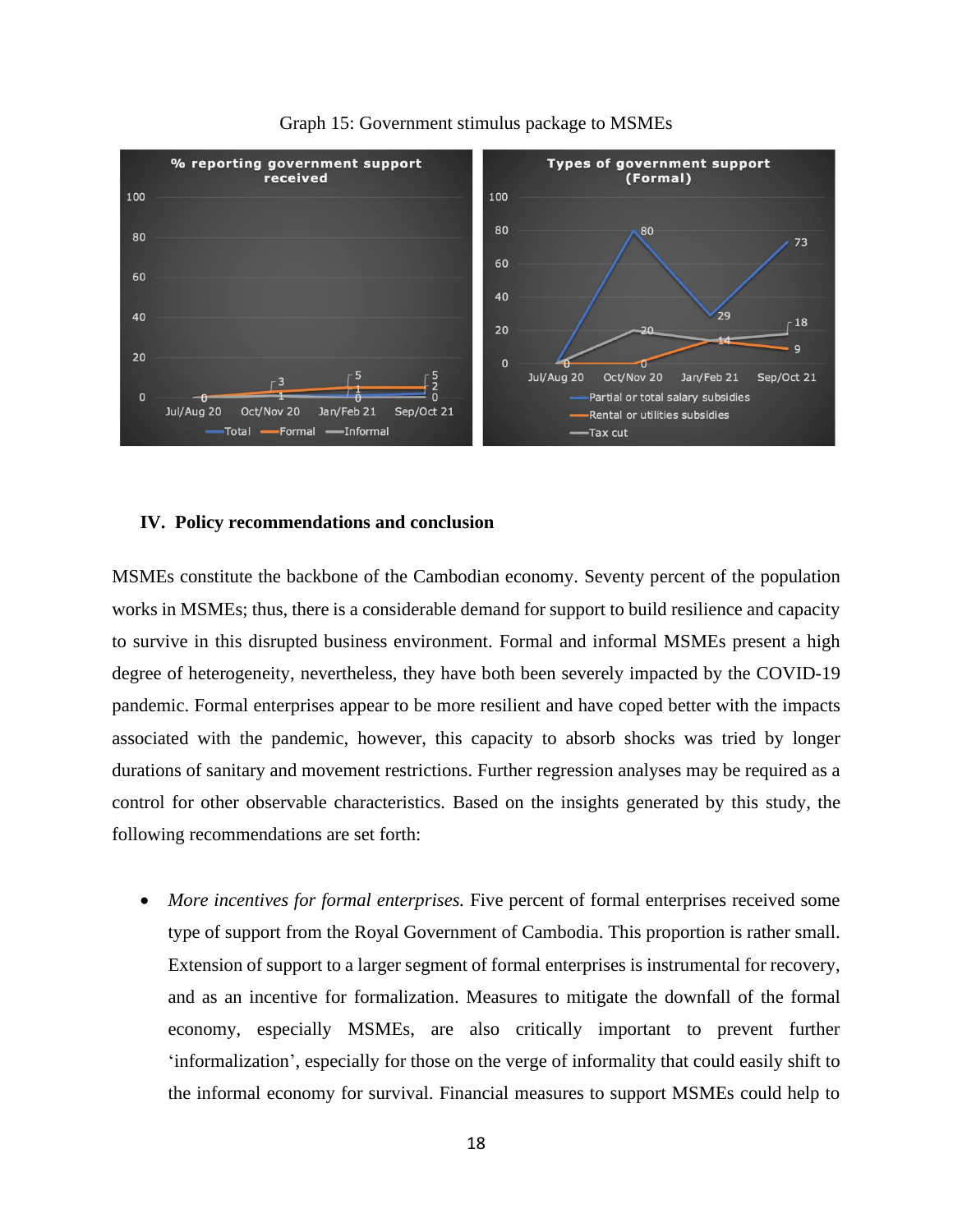mitigate the impact of COVID-19 in the short term and promote greener, more inclusive, resilient, innovative, and diversified economic development in the medium to long term.

- *Access to finance and de-risking of MSMEs.* Lack of collateral security, poor business plans, lack of knowledge, and lack of financial deposit are some of the main obstacles to accessing finance faced by small business operators. A renewed national focus on financial inclusion, promoting financial education and literacy, making credit available to productive sectors of the economy, including the rural and MSME sector, with some sort of loan guarantee coverage is recommended.
- *Simplification of business registration procedures to encourage the shift to formal MSMEs.* In June 2020, the Cambodian government launched a business e-registration platform to reduce costs and expedite registration of new businesses and enterprises. The registration now takes an average of eight days instead of the previous three to six months (Thou, 2020). However, after review, the platform seems to target well-operated and structured businesses rather than micro or small, informal business units. Moving forward, a simple registration platform for informal enterprises is recommended.
- *Extension and expansion of social protection measures – a mix of social assistance, social insurance, and labor market.* The pandemic showed that social protection measures, particularly the *COVID-19 Cash Transfer Programme for Poor and Vulnerable Households,* are effective in mitigating socioeconomic impacts of COVID-19 on the poorest and preventing vulnerable households from sliding back into poverty. With national economies seeking to re-establish themselves, increasingly comprehensive and shock-responsive social protection system policies will be more important than ever for future preparedness. Macroeconomic simulations by MEF and UNDP (2020) showed that social protection measures reduced the speed of development gains erosion (GDP and sliding back into poverty of vulnerable groups). As such, social protection should be considered as an integral component of economic recovery, namely, as a component of fiscal stimulus that can boost aggregate demand and support the economy to bounce back.

Cambodia has sustained an impressive transformation from a largely agrarian economy to the latest Asian Tiger. At the same time, the country recorded one of the world's most impressive declines in poverty over the past decade. Sustaining this pace of progress will prove a formidable challenge,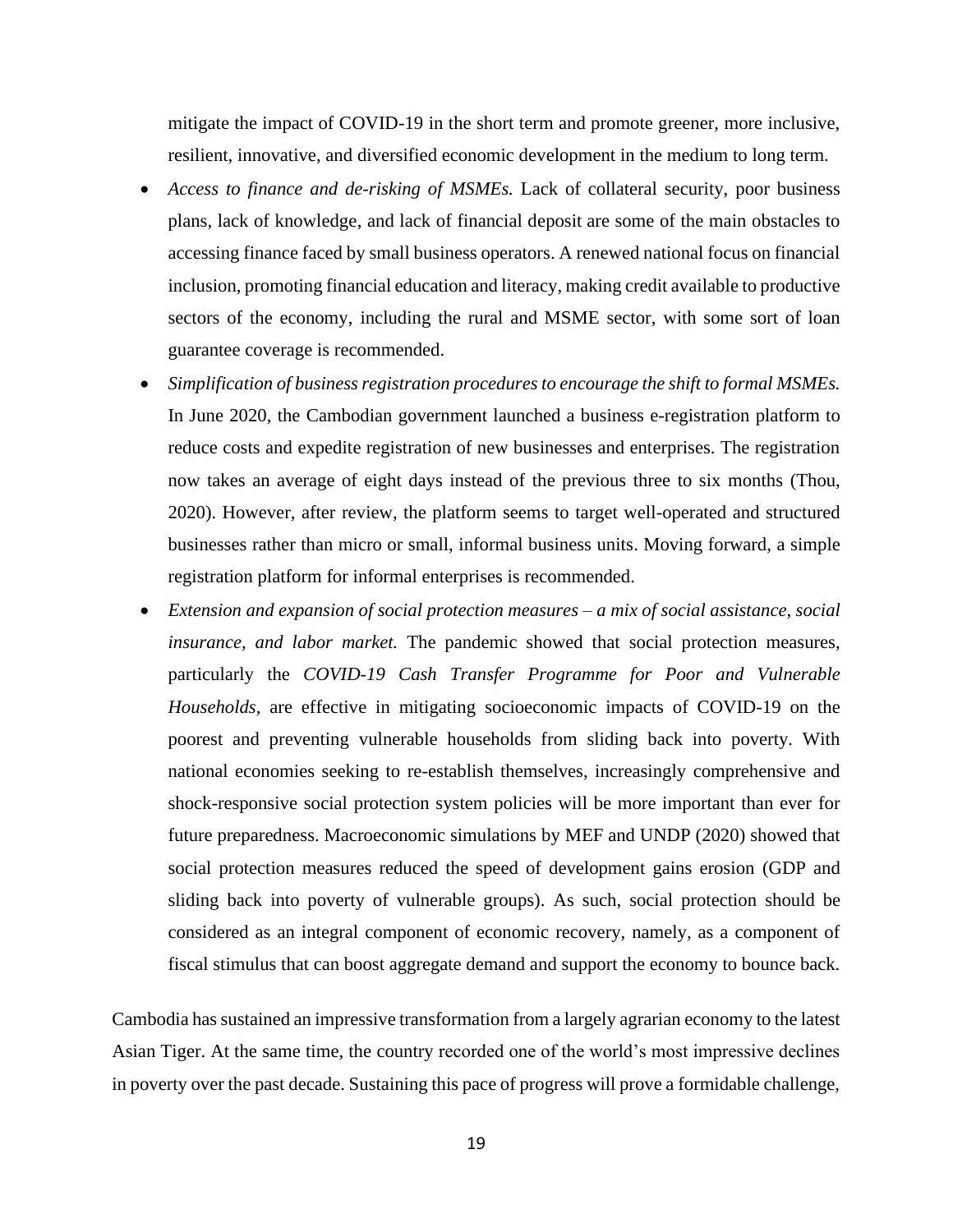especially due to climate change, an ageing population, global shifts in manufacturing, and the socioeconomic impacts of the COVID-19 pandemic. Unique times call for bold measures to put Cambodia back on a track towards recovery and to build forward better.